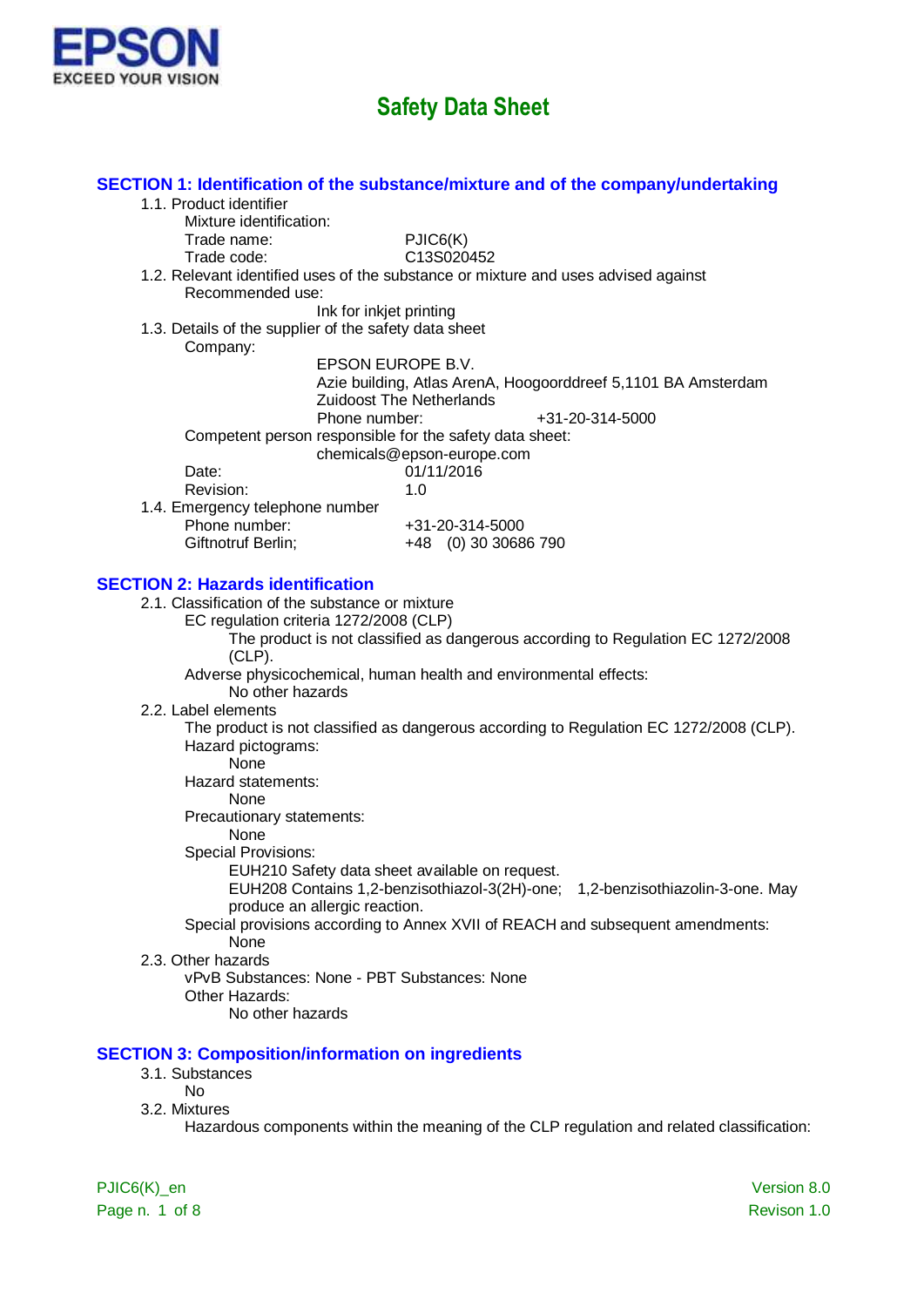

| Qty            | <b>Name</b>                                                                              | Ident. Number                   |                                                                          | <b>Classification</b>                                                                                                                                                   |
|----------------|------------------------------------------------------------------------------------------|---------------------------------|--------------------------------------------------------------------------|-------------------------------------------------------------------------------------------------------------------------------------------------------------------------|
| $65%$ ~<br>80% | Water                                                                                    | CAS:<br>EC:                     | 7732-18-5<br>231-791-2                                                   | The product is not classified as<br>dangerous according to<br>Regulation EC 1272/2008 (CLP).                                                                            |
| $7\%$ ~<br>10% | Glycerol                                                                                 | CAS:<br>EC:                     | $56 - 81 - 5$<br>200-289-5                                               | The product is not classified as<br>dangerous according to<br>Regulation EC 1272/2008 (CLP).                                                                            |
| $7\%$ ~<br>10% | 2-[2-(2-butoxyethoxy)et<br>hoxy]ethanol;<br>TEGBE; triethylene<br>glycol monobutyl ether | Index<br>number:<br>CAS:<br>EC: | 603-183-00-0<br>143-22-6<br>205-592-6<br>REACH No.: 01-21194751<br>07-38 | 3.3/1 Eye Dam. 1 H318                                                                                                                                                   |
| $< 0.05\%$     | 1,2-benzisothiazol-3(2<br>H)-one:<br>1,2-benzisothiazolin-3-<br>one                      | Index<br>number:<br>CAS:<br>EC: | 613-088-00-6<br>2634-33-5<br>220-120-9                                   | $\bigcirc$ 3.1/4/Oral Acute Tox. 4 H302<br>3.2/2 Skin Irrit. 2 H315<br>3.3/1 Eye Dam. 1 H318<br>3.4.2/1-1A-1B Skin Sens.<br>1,1A,1B H317<br>4.1/A1 Aquatic Acute 1 H400 |

#### **SECTION 4: First aid measures**

- 4.1. Description of first aid measures
	- In case of skin contact:

Wash with plenty of water and soap.

In case of eyes contact:

In case of contact with eyes, rinse immediately with plenty of water and seek medical advice.

In case of Ingestion:

Do not under any circumstances induce vomiting. OBTAIN A MEDICAL EXAMINATION IMMEDIATELY.

In case of Inhalation:

Remove casualty to fresh air and keep warm and at rest.

4.2. Most important symptoms and effects, both acute and delayed

### None

- 4.3. Indication of any immediate medical attention and special treatment needed Treatment:
	- None

### **SECTION 5: Firefighting measures**

- 5.1. Extinguishing media
	- Suitable extinguishing media: Water. Carbon dioxide (CO2). Extinguishing media which must not be used for safety reasons: None in particular.
- 5.2. Special hazards arising from the substance or mixture Do not inhale explosion and combustion gases. Burning produces heavy smoke.
- 5.3. Advice for firefighters

Use suitable breathing apparatus .

Page n. 2 of 8 Revison 1.0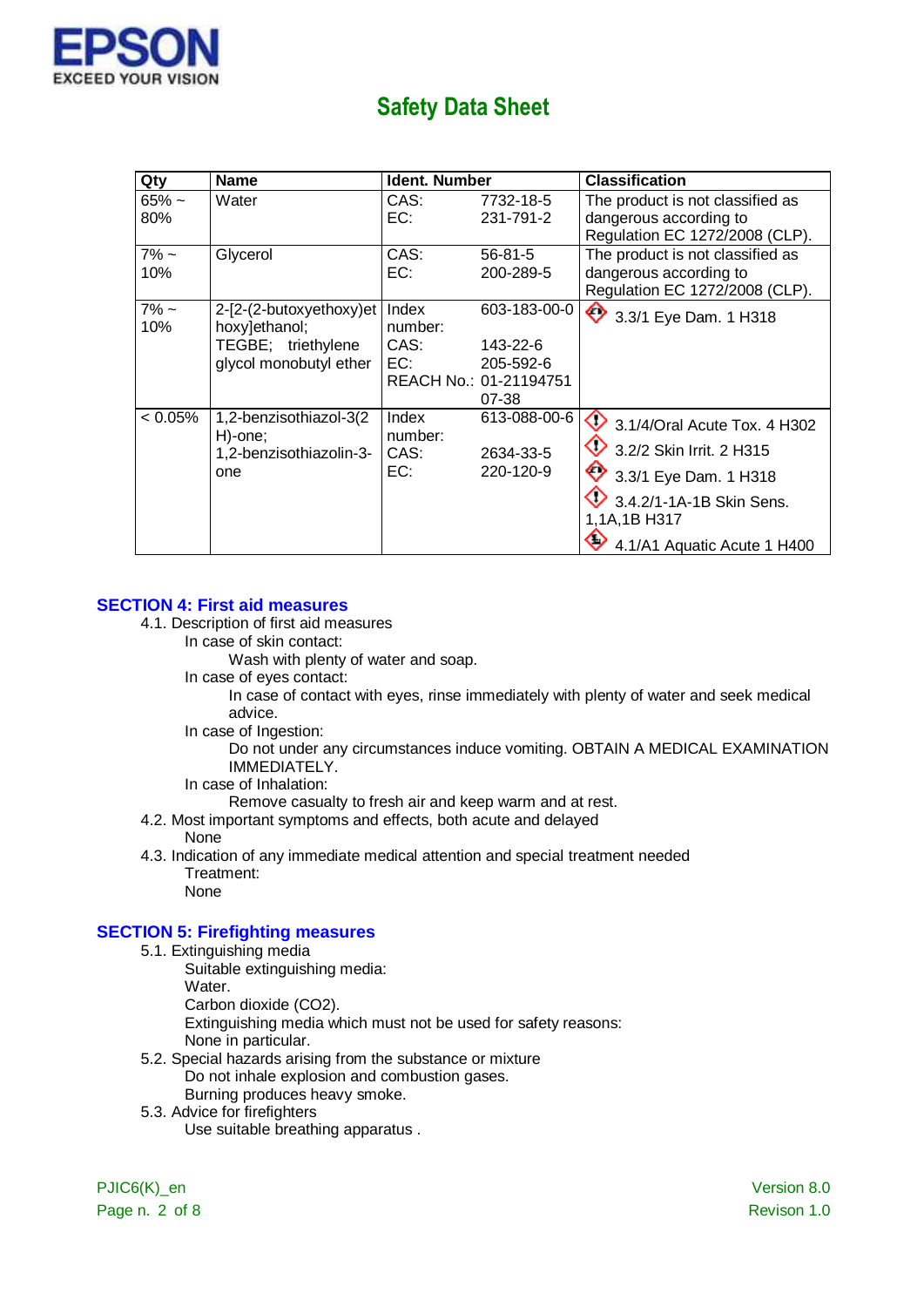

Collect contaminated fire extinguishing water separately. This must not be discharged into drains.

Move undamaged containers from immediate hazard area if it can be done safely.

#### **SECTION 6: Accidental release measures**

- 6.1. Personal precautions, protective equipment and emergency procedures
	- Wear personal protection equipment.
	- Remove persons to safety.

See protective measures under point 7 and 8.

- 6.2. Environmental precautions
	- Do not allow to enter into soil/subsoil. Do not allow to enter into surface water or drains. Retain contaminated washing water and dispose it.

In case of gas escape or of entry into waterways, soil or drains, inform the responsible authorities.

- Suitable material for taking up: absorbing material, organic, sand
- 6.3. Methods and material for containment and cleaning up
	- Wash with plenty of water.
- 6.4. Reference to other sections See also section 8 and 13

### **SECTION 7: Handling and storage**

- 7.1. Precautions for safe handling
	- Avoid contact with skin and eyes, inhalation of vapours and mists. Do not eat or drink while working.
		- See also section 8 for recommended protective equipment.
- 7.2. Conditions for safe storage, including any incompatibilities
	- Keep away from food, drink and feed. Incompatible materials: None in particular. Instructions as regards storage premises: Adequately ventilated premises.
- 7.3. Specific end use(s) None in particular

#### **SECTION 8: Exposure controls/personal protection**

#### 8.1. Control parameters

- Glycerol CAS: 56-81-5
	- OEL Type: OSHA LTE: 5 mg/m3 Notes: PEL, as mist, respirable fraction
	- OEL Type: OSHA LTE: 15 mg/m3 Notes: PEL, as mist, total dust
- DNEL Exposure Limit Values
	- No data available
- PNEC Exposure Limit Values
	- 2-[2-(2-butoxyethoxy)ethoxy]ethanol; TEGBE; triethylene glycol monobutyl ether CAS: 143-22-6
		- Target: Fresh Water Value: 1.5 mg/l
		- Target: Freshwater sediments Value: 5.77 mg/kg
		- Target: Marine water Value: 0.15 mg/l
		- Target: Marine water sediments Value: 0.13 mg/kg
		- Target: Microorganisms in sewage treatments Value: 200 mg/l
- 8.2. Exposure controls
	- Eye protection:
		- Not needed for normal use. Anyway, operate according good working practices. Protection for skin:
			- No special precaution must be adopted for normal use.

PJIC6(K) en Version 8.0 Page n. 3 of 8 Revison 1.0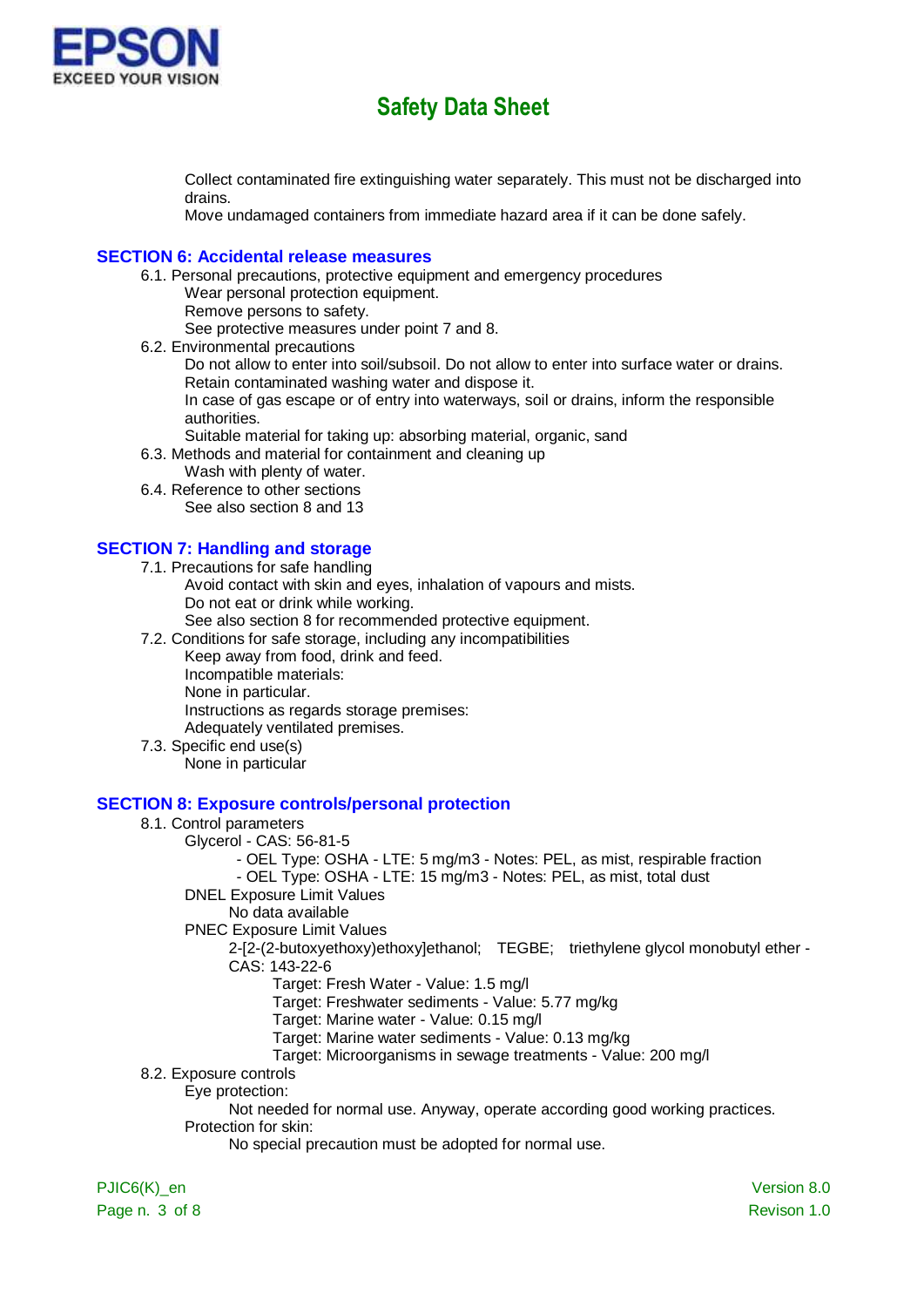

Protection for hands: Not needed for normal use. Respiratory protection: Not needed for normal use. Thermal Hazards: None Environmental exposure controls: None Appropriate engineering controls: None

### **SECTION 9: Physical and chemical properties**

| 9.1. Information on basic physical and chemical properties |                                  |
|------------------------------------------------------------|----------------------------------|
| Appearance and colour:                                     | <b>Black Liquid</b>              |
| Odour:                                                     | Slightly                         |
| Odour threshold:                                           | No data available                |
| pH:                                                        | $7.4 - 7.9$<br>at 20 $\degree$ C |
| Melting point / freezing point:                            | No data available                |
| Initial boiling point and boiling range:                   | No data available                |
| Solid/gas flammability:                                    | No data available                |
| Upper/lower flammability or explosive limits:              | No data available                |
| Vapour density:                                            | No data available                |
| Flash point:                                               | No data available                |
| Evaporation rate:                                          | No data available                |
| Vapour pressure:                                           | No data available                |
| Relative density:                                          | at 20 $\degree$ C<br>1.067       |
| Solubility in water:                                       | Complete                         |
| Solubility in oil:                                         | No data available                |
| Partition coefficient (n-octanol/water):                   | No data available                |
| Auto-ignition temperature:                                 | No data available                |
| Decomposition temperature:                                 | No data available                |
| Viscosity:                                                 | < 5 mPa∙s<br>at 20 $\degree$ C   |
| Explosive properties:                                      | No data available                |
| Oxidizing properties:                                      | No data available                |
| 9.2. Other information                                     |                                  |
| Miscibility:                                               | No data available                |
| Fat Solubility:                                            | No data available                |

Conductivity: Conductivity: No data available

**SECTION 10: Stability and reactivity**

- 10.1. Reactivity
- Stable under normal conditions 10.2. Chemical stability
- Stable under normal conditions
- 10.3. Possibility of hazardous reactions None
- 10.4. Conditions to avoid Stable under normal conditions.
- 10.5. Incompatible materials None in particular.
- 10.6. Hazardous decomposition products None.

### **SECTION 11: Toxicological information**

PJIC6(K)\_en Version 8.0 Page n. 4 of 8 Revison 1.0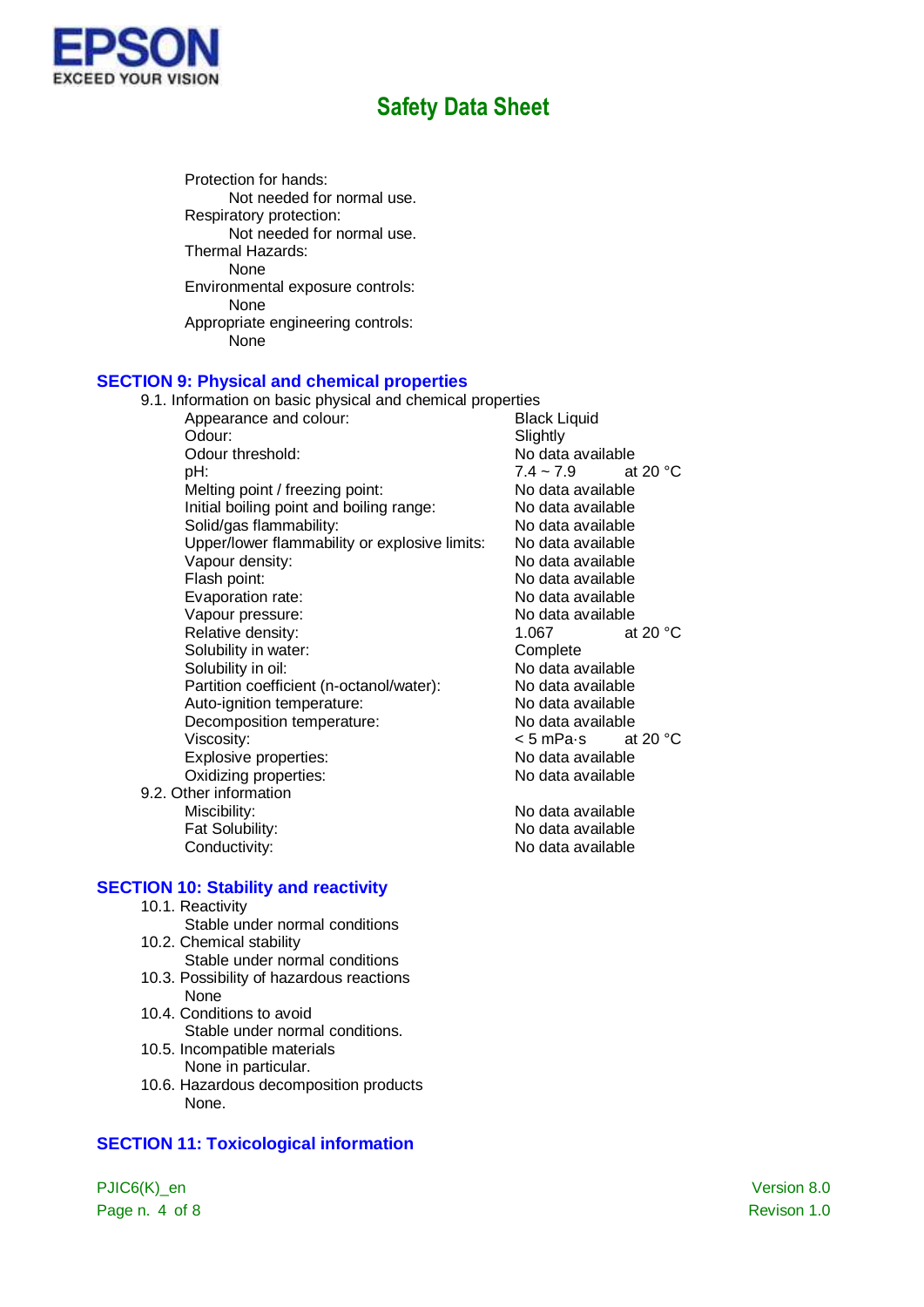

11.1. Information on toxicological effects

Toxicological information of the mixture:

- a) acute toxicity:
	- Test: LD50 Route: Oral Species: Rat > 2500 mg/kg

Test: LD50 - Route: Dermal - Species: Rat > 2000 mg/kg

- b) skin corrosion/irritation:
	- Test: Skin Irritant Species: Rabbit Mild irritant
- c) serious eye damage/irritation:
	- Test: Eye Irritant Species: Rabbit Minimal irritant
- d) respiratory or skin sensitisation:

Test: Skin Sensitisation - Route: Maximisation Assay - Species: Guinea pig Non-sensitiser

e) germ cell mutagenicity:

Test: Mutagenesis - Species: Salmonella Typhimurium and Escherichia coli **Negative** 

Toxicological information of the main substances found in the mixture:

Glycerol - CAS: 56-81-5

a) acute toxicity:

Test: LD50 - Route: Oral - Species: Guinea pig = 7750 mg/kg - Source: Journal of Industrial Hygiene and Toxicology. Vol. 23, Pg. 259, 1941

Test: LDLo - Route: Oral - Species: Human = 1428 mg/kg - Source: "Toxicology of Drugs and Chemicals," Deichmann, W.B., New York, Academic Press, Inc., 1969Vol. -, Pg. 288, 1969. - Notes: BEHAVIORAL: HEADACHE GASTROINTESTINAL: NAUSEA OR VOMITING

2-[2-(2-butoxyethoxy)ethoxy]ethanol; TEGBE; triethylene glycol monobutyl ether - CAS: 143-22-6

a) acute toxicity:

Test: LD50 - Route: Dermal - Species: Rabbit = 3.54 ml/kg - Source: American Industrial Hygiene Association Journal. Vol. 23, Pg. 95, 1962.

Test: LD50 - Route: Oral - Species: Rat = 5300 mg/kg - Source: Office of Toxic Substances Report. Vol. OTS,

If not differently specified, the information required in Regulation (EU) 2015/830 listed below must be considered as 'No data available':

- a) acute toxicity;
- b) skin corrosion/irritation;
- c) serious eye damage/irritation;
- d) respiratory or skin sensitisation;
- e) germ cell mutagenicity;
- f) carcinogenicity;
- g) reproductive toxicity;
- h) STOT-single exposure;
- i) STOT-repeated exposure;
- j) aspiration hazard.

### **SECTION 12: Ecological information**

- 12.1. Toxicity
	- Adopt good working practices, so that the product is not released into the environment. No data available
- 12.2. Persistence and degradability No data available
- 12.3. Bioaccumulative potential
	- No data available
- 12.4. Mobility in soil

Page n. 5 of 8 Revison 1.0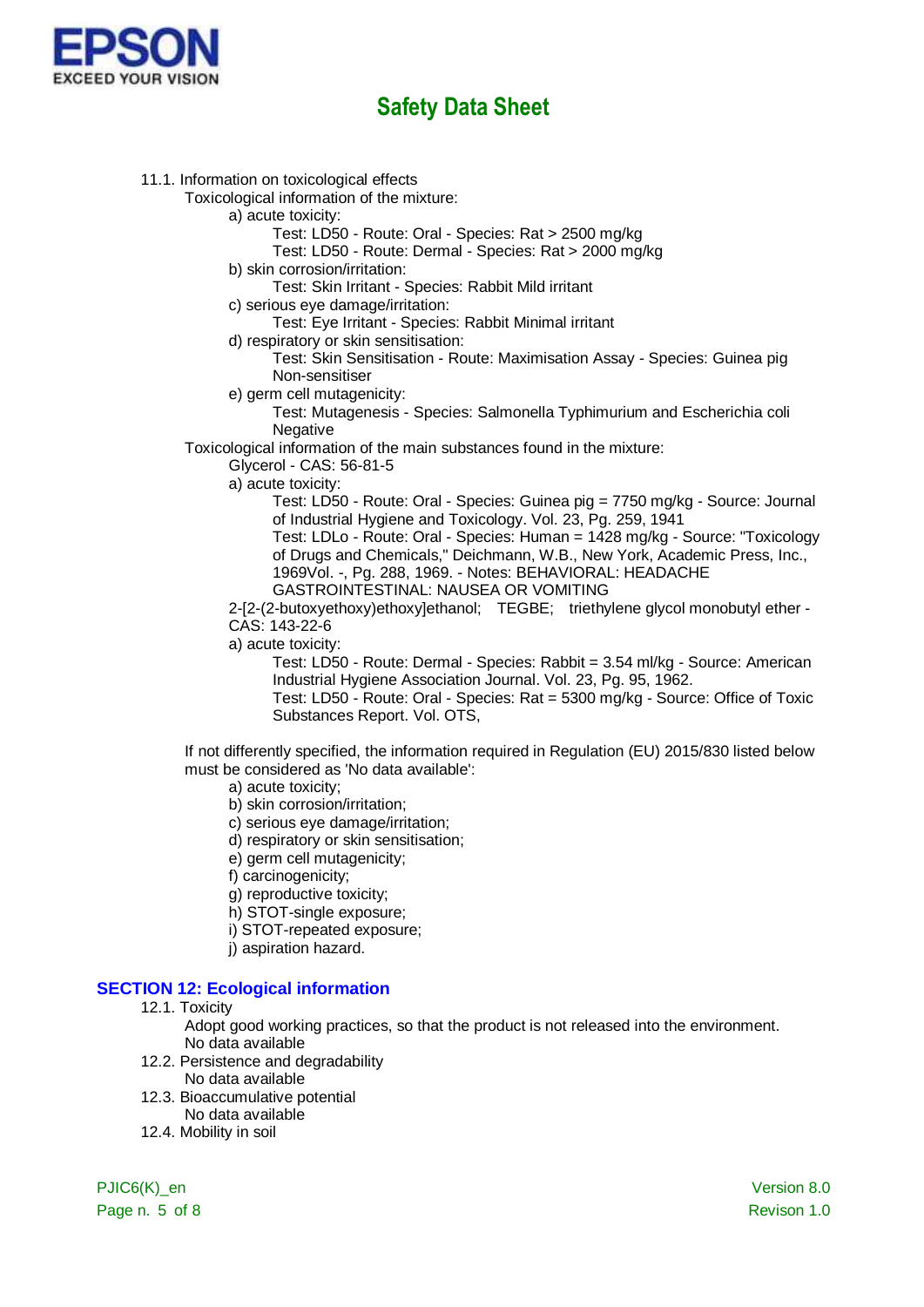

No data available

- 12.5. Results of PBT and vPvB assessment vPvB Substances: None - PBT Substances: None
- 12.6. Other adverse effects None

#### **SECTION 13: Disposal considerations**

13.1. Waste treatment methods Recover if possible. In so doing, comply with the local and national regulations currently in force.

#### **SECTION 14: Transport information**

- 14.1. UN number
	- Not classified as dangerous in the meaning of transport regulations.
- 14.2. UN proper shipping name No data available
- 14.3. Transport hazard class(es) No data available
- 14.4. Packing group

No data available

- 14.5. Environmental hazards No data available
- 14.6. Special precautions for user

No data available

14.7. Transport in bulk according to Annex II of MARPOL73/78 and the IBC Code No data available

#### **SECTION 15: Regulatory information**

15.1. Safety, health and environmental regulations/legislation specific for the substance or mixture Dir. 98/24/EC (Risks related to chemical agents at work) Dir. 2000/39/EC (Occupational exposure limit values) Regulation (EC) n. 1907/2006 (REACH) Regulation (EC) n. 1272/2008 (CLP) Regulation (EC) n. 790/2009 (ATP 1 CLP) and (EU) n. 758/2013 Regulation (EU) 2015/830 Regulation (EU) n. 286/2011 (ATP 2 CLP) Regulation (EU) n. 618/2012 (ATP 3 CLP) Regulation (EU) n. 487/2013 (ATP 4 CLP) Regulation (EU) n. 944/2013 (ATP 5 CLP) Regulation (EU) n. 605/2014 (ATP 6 CLP) Restrictions related to the product or the substances contained according to Annex XVII Regulation (EC) 1907/2006 (REACH) and subsequent modifications: Restrictions related to the product: No restriction. Restrictions related to the substances contained: No restriction. Where applicable, refer to the following regulatory provisions : Directive 2003/105/CE ('Activities linked to risks of serious accidents') and subsequent amendments. Regulation (EC) nr 648/2004 (detergents). 1999/13/EC (VOC directive) Provisions related to directives 82/501/EC(Seveso), 96/82/EC(Seveso II):

No data available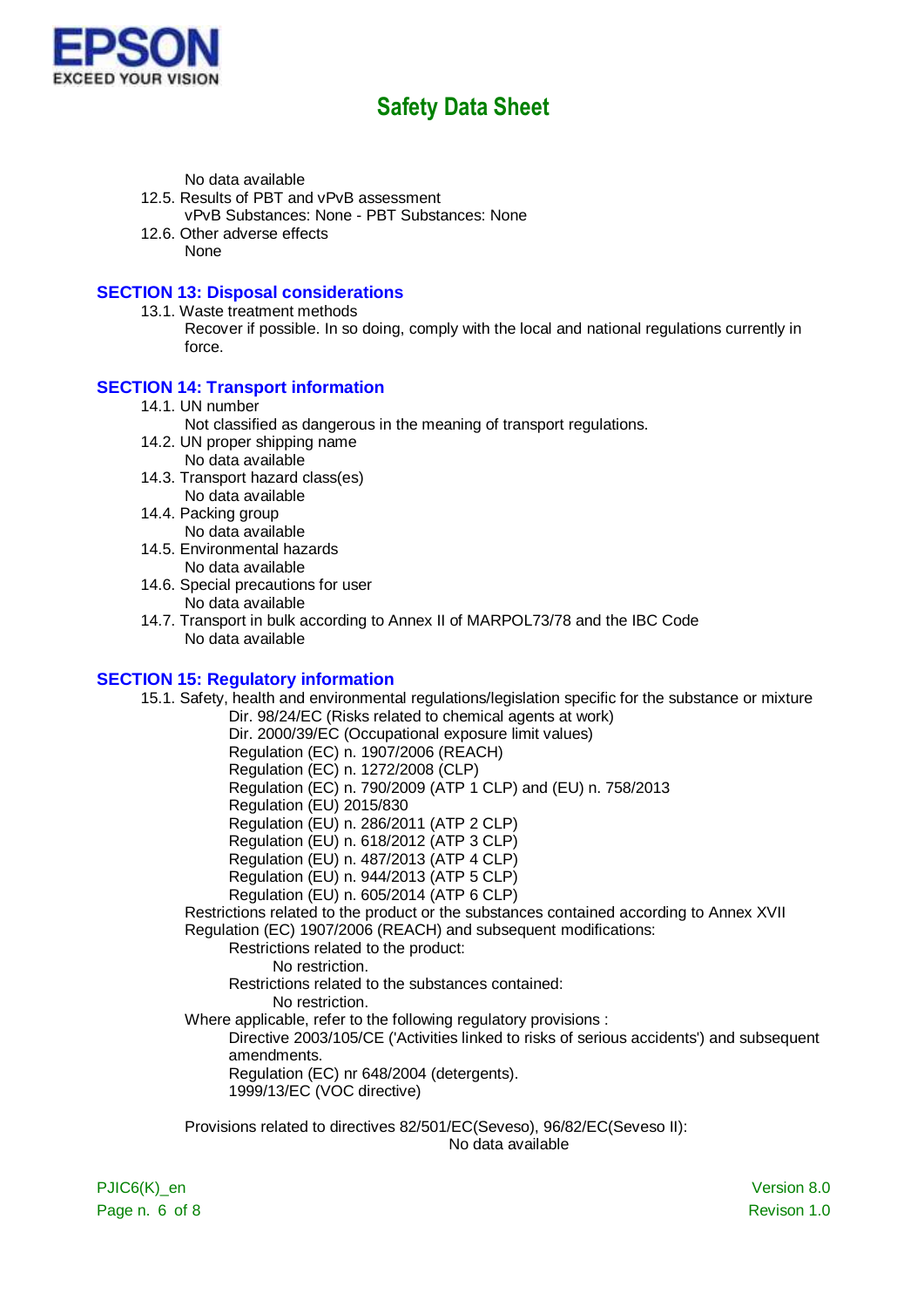

15.2. Chemical safety assessment

No

#### **SECTION 16: Other information**

Full text of phrases referred to in Section 3:

H318 Causes serious eye damage.

- H302 Harmful if swallowed.
- H315 Causes skin irritation.
- H317 May cause an allergic skin reaction.
- H400 Very toxic to aquatic life.

| <b>Hazard class and</b><br>hazard category | Code                | <b>Description</b>                   |
|--------------------------------------------|---------------------|--------------------------------------|
| Acute Tox. 4                               | 3.1/4/Oral          | Acute toxicity (oral), Category 4    |
| Skin Irrit. 2                              | 3.2/2               | Skin irritation, Category 2          |
| Eye Dam. 1                                 | 3.3/1               | Serious eye damage, Category 1       |
| Skin Sens. 1,1A,1B                         | $3.4.2/1 - 1A - 1B$ | Skin Sensitisation, Category 1,1A,1B |
| Aquatic Acute 1                            | 4.1/A1              | Acute aquatic hazard, category 1     |

This document was prepared by a competent person who has received appropriate training. Main bibliographic sources:

ECDIN - Environmental Chemicals Data and Information Network - Joint Research Centre, Commission of the European Communities

SAX's DANGEROUS PROPERTIES OF INDUSTRIAL MATERIALS - Eight Edition - Van Nostrand Reinold

CCNL - Appendix 1

Insert further consulted bibliography

The information contained herein is based on our state of knowledge at the above-specified date. It refers solely to the product indicated and constitutes no guarantee of particular quality.

It is the duty of the user to ensure that this information is appropriate and complete with respect to the specific use intended.

This Safety Data Sheet cancels and replaces any preceding release.

| ADR:        | European Agreement concerning the International Carriage of               |
|-------------|---------------------------------------------------------------------------|
|             | Dangerous Goods by Road.                                                  |
| CAS:        | Chemical Abstracts Service (division of the American Chemical             |
|             | Society).                                                                 |
| CLP:        | Classification, Labeling, Packaging.                                      |
| DNEL:       | Derived No Effect Level.                                                  |
| EINECS:     | European Inventory of Existing Commercial Chemical Substances.            |
| GefStoffVO: | Ordinance on Hazardous Substances, Germany.                               |
| GHS:        | Globally Harmonized System of Classification and Labeling of              |
|             | Chemicals.                                                                |
| IATA:       | International Air Transport Association.                                  |
| IATA-DGR:   | Dangerous Goods Regulation by the "International Air Transport"           |
|             | Association" (IATA).                                                      |
| ICAO:       | International Civil Aviation Organization.                                |
| ICAO-TI:    | Technical Instructions by the "International Civil Aviation Organization" |
|             | (ICAO).                                                                   |
| IMDG:       | International Maritime Code for Dangerous Goods.                          |
| INCI:       | International Nomenclature of Cosmetic Ingredients.                       |
| KSt:        | Explosion coefficient.                                                    |
| LC50:       | Lethal concentration, for 50 percent of test population.                  |
| LD50:       | Lethal dose, for 50 percent of test population.                           |
|             |                                                                           |